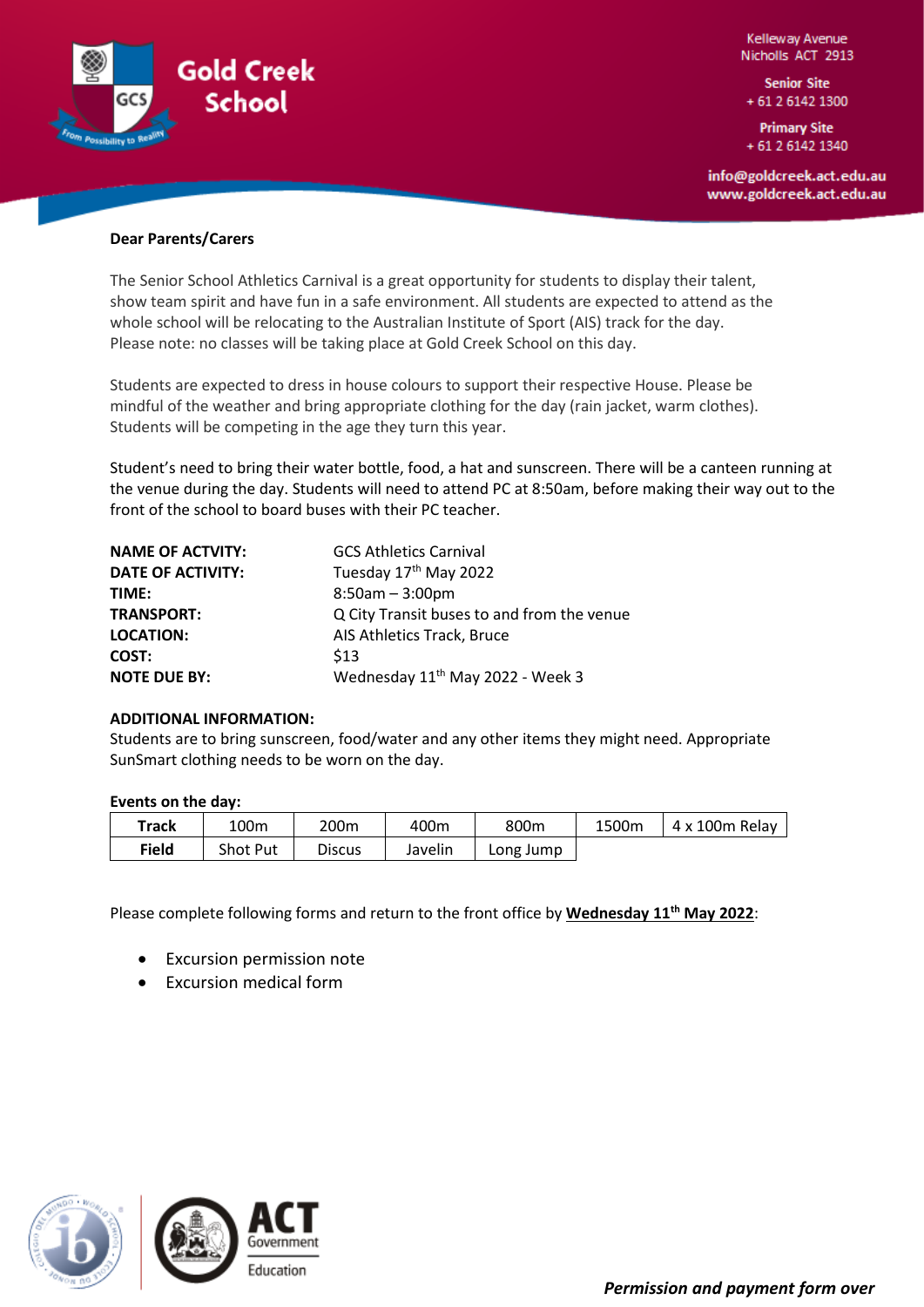# **Parent/Carer Declaration and Permission for Students to Attend Excursion**

*Staff accompanying students on excursions will take all reasonable care while supervising students to protect them from injury and to control and supervise their behaviour and activities. Parents should be aware that staff are not responsible for injuries or damage to property which may occur on an excursion where in all circumstances staff have not been negligent. Parents should warn children of the risk to themselves, to others and to property resulting from impulsive, wilful or disobedient behaviour.*

In the case of an emergency, I am aware that the school/teacher in charge/first aid officer may:

- a) arrange transport of the student by ambulance
- b) seek medical attention for the student at the nearest or most convenient medical facility
- c) administer a bronchodilator inhaler to the student in an asthma attack, and
- d) advise the emergency contact held by the school.

I understand that neither the school nor the ACT Education Directorate accepts responsibility for costs incurred on my behalf in securing medical treatment and associated services for my mentioned son/daughter/ward.

I am aware that I am responsible for the ambulance costs outside the ACT.

**Please be aware if students withdraw from the excursion they may only be able to be refunded for activity specific costs. The bus component of this excursion will not be refunded if you do not attend.**

*If your child's 'Known Medical Condition Response Plan' has changed, please contact the front office to complete a new form before the excursion.*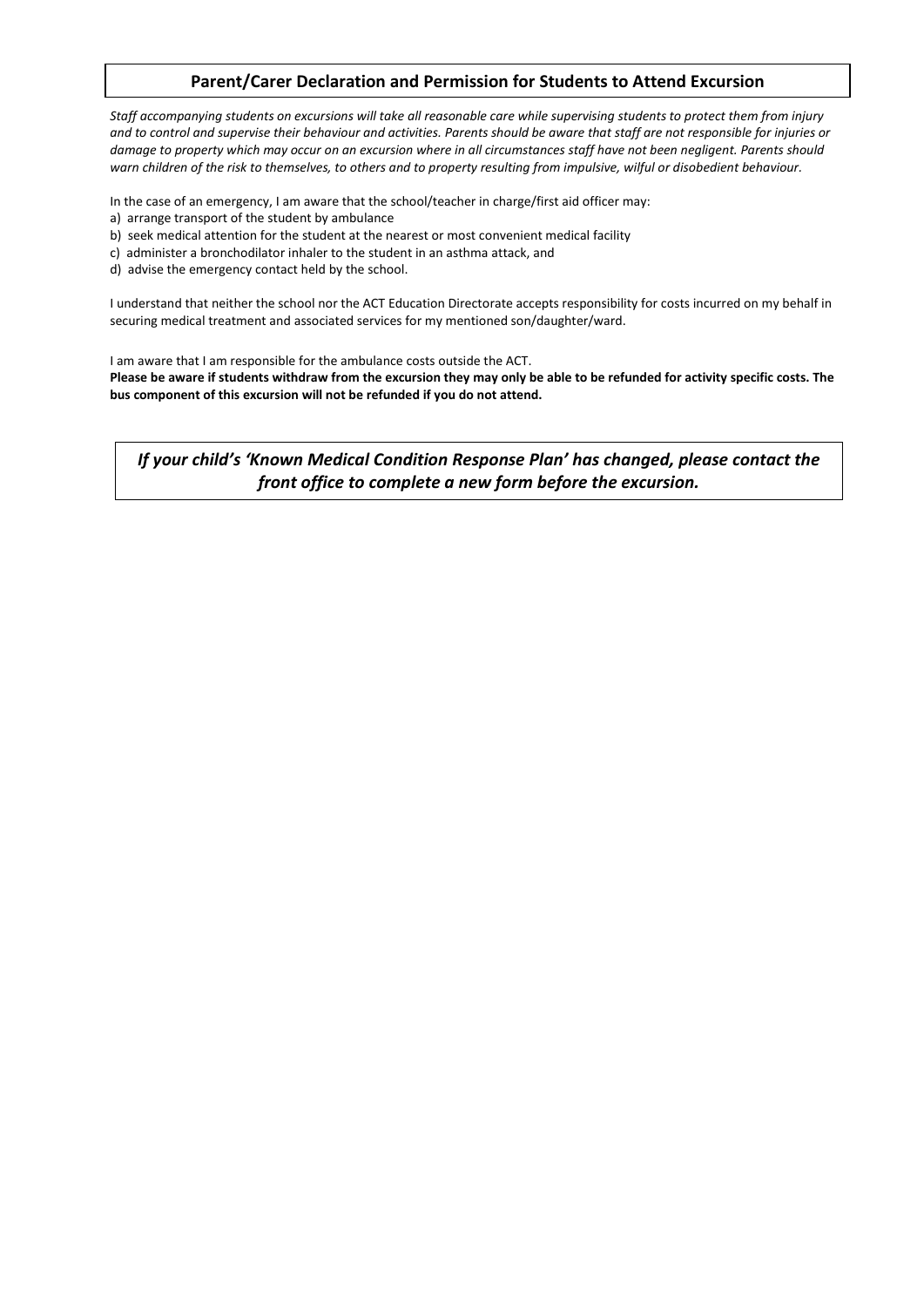# **GOLD CREEK SCHOOL PERMISSION SLIP**

The Directorate is subject to the Commonwealth *Privacy Act 1988*. The Privacy Act requires that we comply with the Information Privacy Principles (IPPs), which are set out in the Act, and which govern the collection, use, storage and disclosure of personal information. Both photographs and names may be personal information, within the meaning of the Privacy Act.

# **Gold Creek School Athletics Carnival**

Please return this form to the school by the final date shown below. Payments over \$10 will be issued with a receipt **Permission note & payment of \$13 is due by:** Wednesday 11<sup>th</sup> May 2022 **Payment reference:** Athletics

# **NO NOTES WILL BE ACCEPTED AFTER THIS DATE.**

| I give permission for my child: |                                                                                                                                        | PC: | to |
|---------------------------------|----------------------------------------------------------------------------------------------------------------------------------------|-----|----|
|                                 | attend/participate at the GCS Athletics Carnival on Tuesday 17 <sup>th</sup> May 2022.                                                 |     |    |
| Amount Enclosed \$13            | Parent/Guardian's Name:                                                                                                                |     |    |
|                                 | Photographs may be taken during this activity. As required by the Privacy Act we are seeking your permission for your child's name and |     |    |

photographs of your child, to be collected, used and disclosed to record, celebrate and promote this activity. You are not required to grant permission this is a matter entirely within your discretion. However, by granting permission you will greatly assist in the promotion to the community of the educational opportunities provided by ACT government schools.

Signature: \_\_\_\_\_\_\_\_\_\_\_\_\_\_\_\_\_\_\_\_\_\_\_\_\_Date: \_\_\_/ \_\_\_/ \_\_\_\_\_\_\_\_\_\_\_ Daytime Contact no.: \_\_\_\_\_\_\_\_\_\_\_\_\_\_

Yes my child can be photographed for this activity and used as outlined above.  $\Box$  No my child cannot be photographed in this activity and used as outlined above.

# **PAYMENT:**

# **Excursions now need to be paid via Quickweb**

You need to pay via the Gold Creek School website and click on the payment link in the tool bar at the top of the page. You can also access the payment portal by typing the following address: goldcreek.act.edu.au/payments